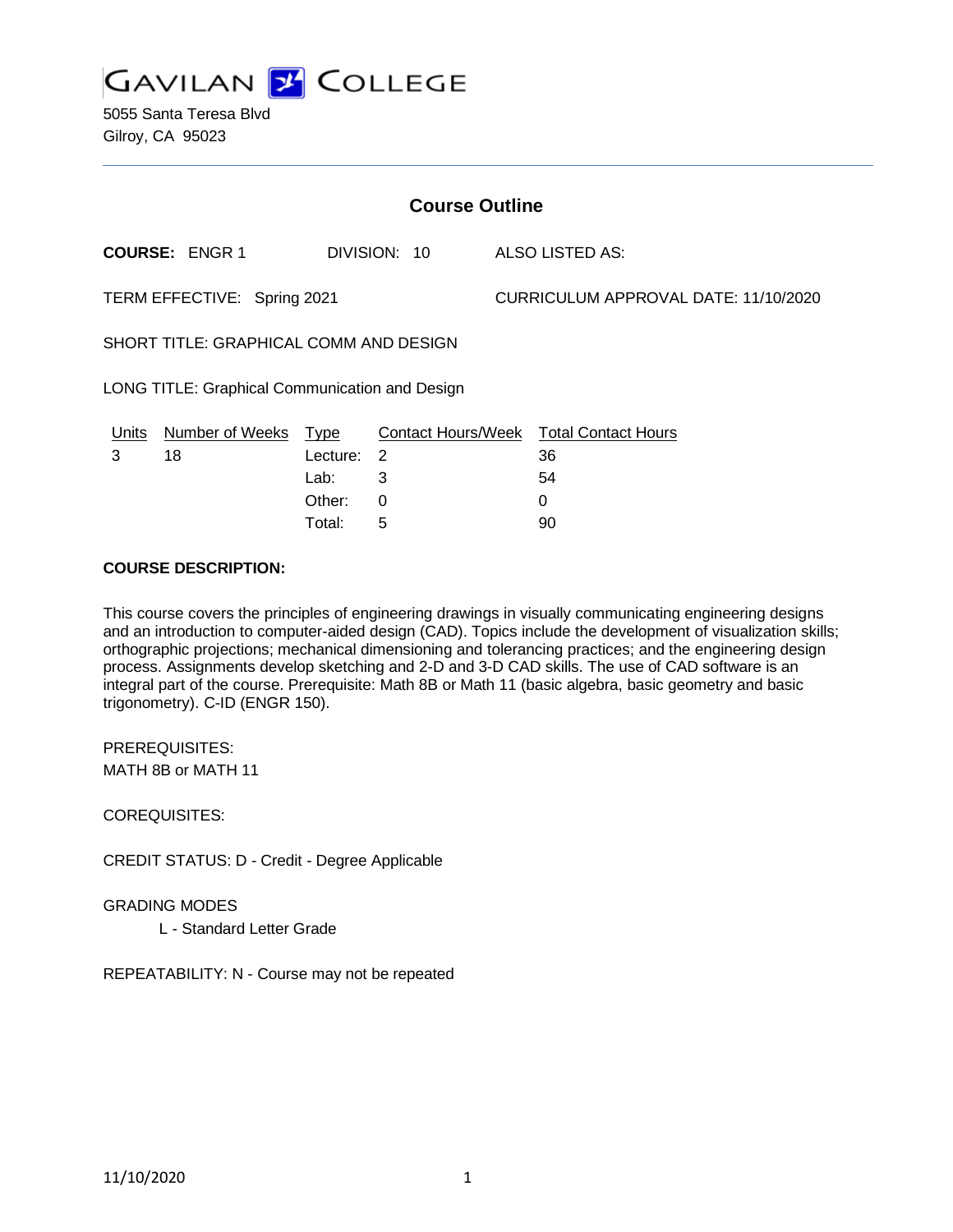SCHEDULE TYPES:

- 02 Lecture and/or discussion
- 03 Lecture/Laboratory
- 04 Laboratory/Studio/Activity
- 04B Laboratory LEH 0.75
- 05 Hybrid
- 71 Dist. Ed Internet Simultaneous
- 72 Dist. Ed Internet Delayed
- 73 Dist. Ed Internet Delayed LAB
- 73B Dist. Ed Internet LAB-LEH 0.75

## **STUDENT LEARNING OUTCOMES:**

By the end of this course, a student should:

- 1. Apply rules of orthographic projection to create multiview drawings
- 2. Create pictorials from orthographic views.

3. Use CAD software to create: (a) 2D engineering drawings, including working drawings and assembly drawings. (b) 3D models and assemblies

4. Create auxiliary and section views of an object following correct conventions.

- 5. Apply standards of dimensioning and tolerancing to engineering drawings.
- 6. Apply the engineering design process to a design project.

## **CONTENT, STUDENT PERFORMANCE OBJECTIVES, OUT-OF-CLASS ASSIGNMENTS**

Curriculum Approval Date: 11/10/2020 Lecture and Lab complement each other.

LECTURE CONTENT:

This course uses mainly AutoCAD and some SolidWorks.

Topic: Introduction to Graphics, Sketching and Drawing

Hours: 16

Lecture Content:

- 1. Engineering Design Process
- 2. Engineering Sketching
- 3. Geometric Construction and use of engineering/architect scales
- 4. Multiview Projections
- 5. 3D sketching: isometric, oblique and perspective sketches
- 6. Auxiliary views
- 7. Sectional Views
- Student Performance Objectives:
- 1. Demonstrate use of basic drawing instruments to create 2- and 3-D sketches

and/or drawings of common items including 3-D spatial visualization.

2. Identify, compare, contrast, and demonstrate various line types, scales and sizes.

3. Identify, compare, contrast, and demonstrate orthographic projection and descriptive geometry including isometric, oblique, sectional, and auxiliary views.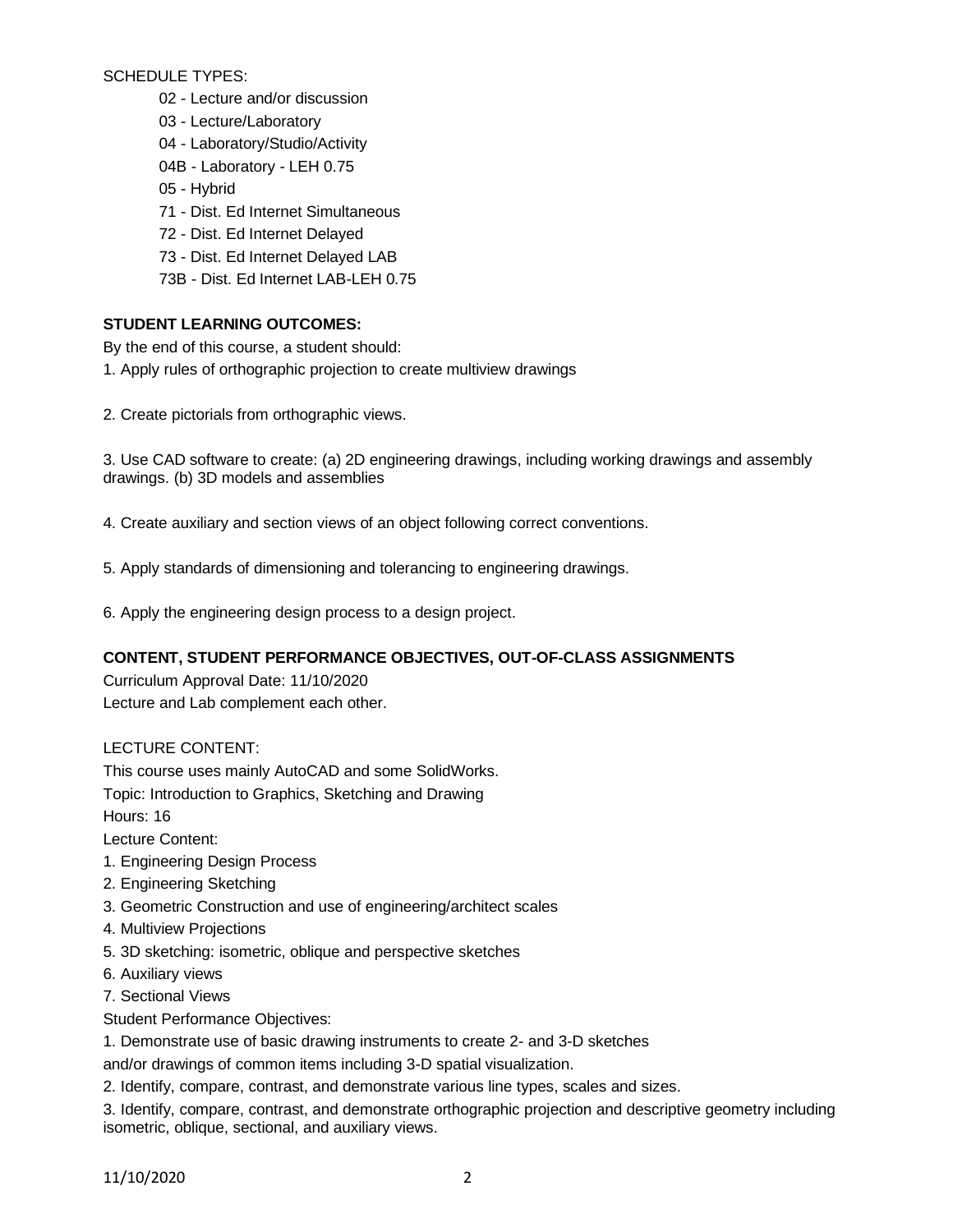Topic: Dimensioning and Tolerancing

Hours: 6

Lecture Content:

1. Measure, Dimension, Tolerance

2. Dimensioning Standard practices: Placement, Spacing, Grouping, Staggering, Extension Lines, Areas, Reading Direction, View Dimensioning, Scale Dimensions, Repetitive Features,

- 3 . Detail Dimensions: Holes, Chamfers, Slotted Holes, Keyseat, Keyway.
- 4. Additional dimensioning topics: Screw Threads, Arcs, concentric circles, Grooves.
- 5. Tolerancing: Maximum Material Condition (MMC) and Least Material Condition LMC.
- 6. Tolerancing: clearance fit, interference fit, transition fit.
- 7. Geometric Dimensioning and Tolerancing (GDT)
- 8. GDT symbols ASME/ANSI

Student Performance Objectives:

- 1. Identify, compare, contrast, and describe dimensions and tolerances.
- 2. Identify, compare, contrast, and describe types of tolerances with their geometric characteristic.
- 3. Identify, set-up, and solve for tolerances on dimensions in the engineering design process.

Topic: Computer Aided Drafting

Hours: 12

Lecture Content:

- 1. Wireframe and Solid Modeling
- 2. Feature-Based Solid Modeling
- 3. Working Drawings and Assemblies.
- 4. Descriptive Geometry.

Student Performance Objectives:

- 1. Demonstrate use of basic drawing instruments to create 2- and 3-D
- sketches and/or drawings of common items including 3-D spatial visualization.
- 2. Identify, compare, contrast, and demonstrate various line types, scales and sizes.
- 3. Identify, compare, contrast, and demonstrate orthographic projection and descriptive geometry including isometric, oblique, sectional, and auxiliary views.

Topic: Final Exam

Hours: 2

# LAB CONTENT:

Topic: Introduction to Graphics, Sketching and Drawing

Hours: 24

Student Lab Activities (each 3 hours):

- 1. Introduction to Graphics
- 2. Sketching and Basic 2D Construction
- 3. Engineering Geometry
- 4. Construction and Editing Tools
- 5. Design Visualization
- 6. Orthographic Views
- 7. Pictorial Projections: Isometric, Oblique, and Perspective Sketches
- 8. Sectional Views and Auxiliary views

Topic: Dimensioning and Tolerancing

Hours: 9

- Student Lab Activities (each 3 hours):
- 1. Templates; Basic Dimensioning and Notes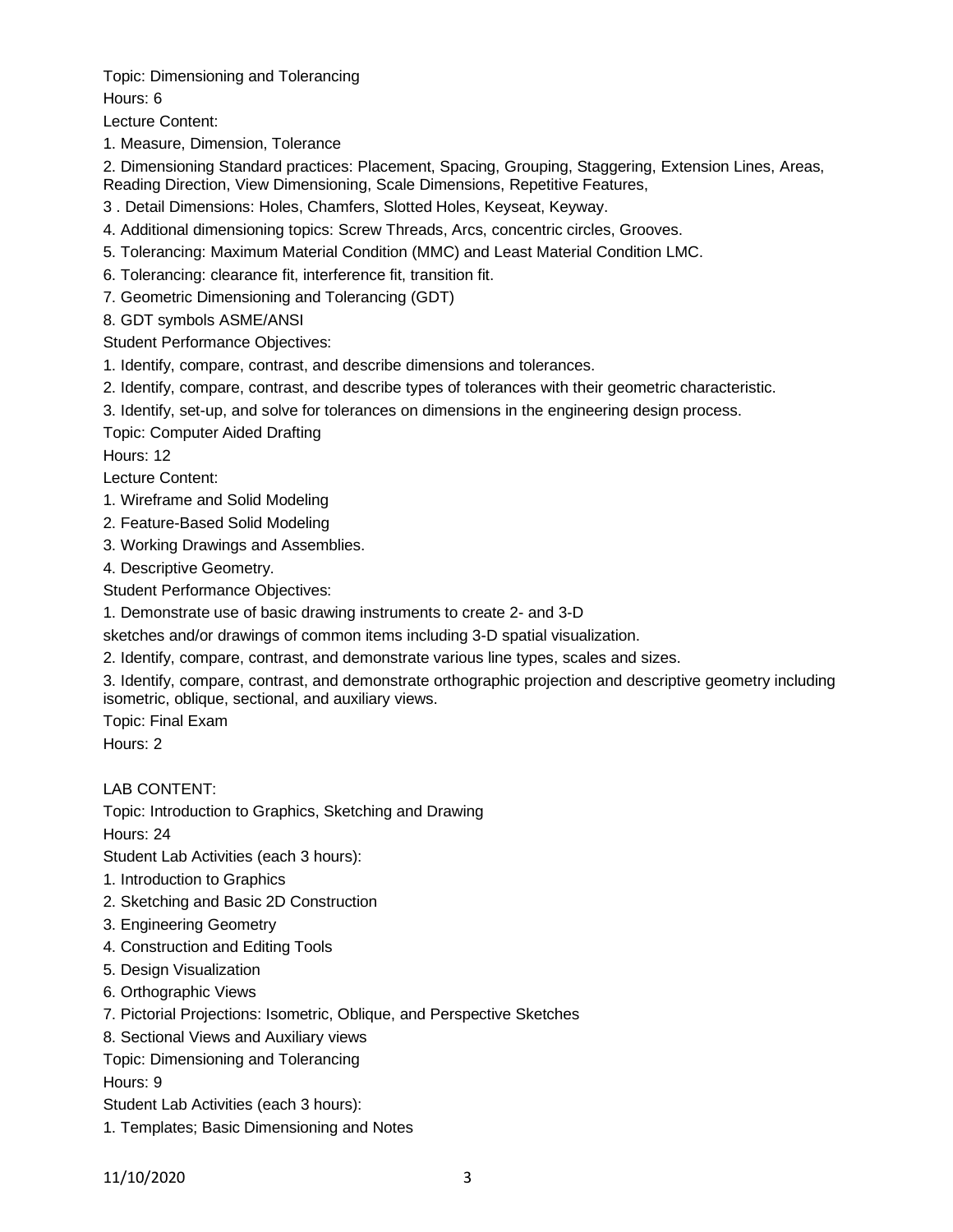- 2. Geometric Dimensioning and Tolerancing
- 3. Applications of tolerances and dimensioning on the Engineering Design Process

Topic: Computer Aided Drafting

Hours: 21

Student Lab Activities (each 3 hours):

- 1. 3-D Basics: Wireframe Modeling using AutoCAD
- 2. Solid Modeling using AutoCAD
- 3. Descriptive Geometry
- 4. Advanced Solid Features
- 5. Working Drawings and Assemblies

6. Feature-based Solid Modeling using SolidWorks Part I: parts, assemblies, drawings, 3D sketching, animation, e-drawings

7. Feature-based Solid Modeling using SolidWorks Part II: parts, assemblies, drawings, 3D sketching, animation, e-drawings

## **METHODS OF INSTRUCTION:**

Instruction will follow a standard lecture/discussion format with an additional laboratory period. Homework will be assigned in order to assure mastery of the concepts covered in class. During the laboratory periods students will also be required to utilize computer with CAD programming software. Onshape is a free environment that extends professional-grade modern CAD tools to nonprofessional designers, hobbyists, makers, and open-source projects at no cost. It is similar to commercial systems such as AUTOCAD and SolidWorks. Throughout the course, students will be given opportunities to work together on problems given in class and group projects.

### **OUT OF CLASS ASSIGNMENTS:**

Required Outside Hours: 72

Assignment Description:

- 1. Analyze and study pertinent text material, solved examples and lecture notes.
- 2. Apply principles and skills covered in class by solving regularly-assigned homework problems.
- 3. Regularly synthesize course materials in preparation for exams.
- 4. Projects to apply concepts learned in class

### **METHODS OF EVALUATION:**

Writing assignments

Percent of total grade: 10.00 %

If this is a degree applicable course, but substantial writing assignments are not appropriate, indicate reason: Course primarily involves skill demonstration or problem solving.

Skill demonstrations

Percent of total grade: 60.00 %

Homework Problems; Lab Reports; Exams

Problem-solving assignments

Percent of total grade: 30.00 %

Homework Problems, Labs and Exams.